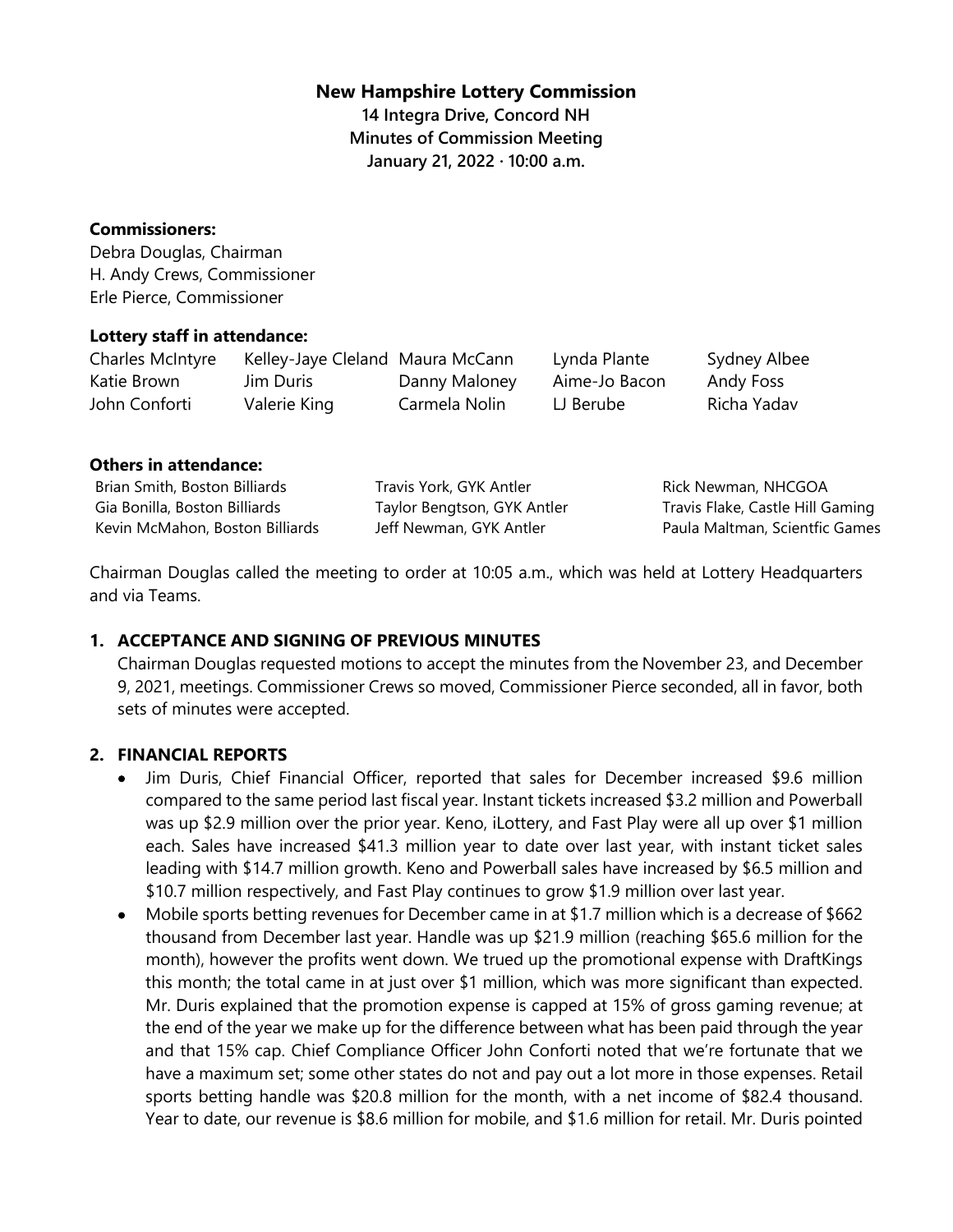to the financial statement sales breakdown; he has made an adjustment to break the retail and mobile sports betting sales into two line items.

- Racing and charitable gaming revenues increased by \$206 thousand over the same period last year. Fiscal year to date, the games of chance revenue has gone up \$553 thousand, and Bingo/Lucky 7 is up \$144 thousand.
- Our December transfer to Education was \$14.5 million, which beat projections by \$1 million. We transferred an additional \$2 million, which was the carryover from last fiscal year. Our year to date transfers are \$70.8 million, which is above our projection of \$63.0 million.
- Accounts receivable are in line with projections. Operating receivables were a bit higher in December, but that was due to a sweep of our retailers who have heavier sales in that month. Instant ticket costs have increased \$1.8 million, due to the change in the contract with Scientific Games which now includes printing and distribution. Operating costs are in line with expectations, though we've had high purchase order costs and we received a backlog of invoices for advertising expenses. Fleet expenses are high for the month due to repairs to a car that was damaged in an accident (we are responsible for those costs as the State is self-insured).
- Chairman Douglas asked about the increase in pension costs; Mr. Duris explained that general costs have increased and the OPEB went up as well.
- Consultant costs are high due to trademark negotiations with The Brook, and the filing of My603Rewards which were both billed in December.
- Mr. Duris will circulate a true-up version of FY 2021 financials as soon as they're final.
- Following the Operations report, Commissioner Crews made a motion to accept the Financial report; seconded by Commissioner Pierce. All in favor, report was accepted.

# **3. OPERATIONS**

- Chief Operations Officer Lynda Plante greeted the Commission and formally introduced new employees Aime-Jo Bacon, data analyst; LJ Berube, sales support supervisor; and Andy Foss, warehouse and facilities. She noted the retirement of Susan Smart, who had been with Lottery for over 30 years. Her position, Lottery sales supervisor has been posted and interviews are taking place. There are currently five openings: Accountant III, Business Systems Analyst, Digital Marketing Manager, and Human Resources Technician. Commissioner Crews inquired if we're seeing more applicants now. Ms. Plante responded that we are, but we're still competing with private sector and applicants are not as interested in part time work.
- Building improvements are being planned out, which include renovating our server room, replacing the generator, upgrading the HVAC system, and repairing the roof. The contractor is to submit proposals for each area of work.
- Ms. Plante praised the staff for volunteering for the State's Booster Blitz events. Twelve employees (17% of the staff) signed up to help with data entry to site registration. She concluded by thanking CFO Jim Duris for his effort in producing the Annual Comprehensive Financial Report.
- Chairman Douglas thanked Ms. Plante for the update and asked to be kept informed of staff changes. Commissioner Crews inquired if we participate in job fairs; we may reached out to Employment Security about upcoming opportunities.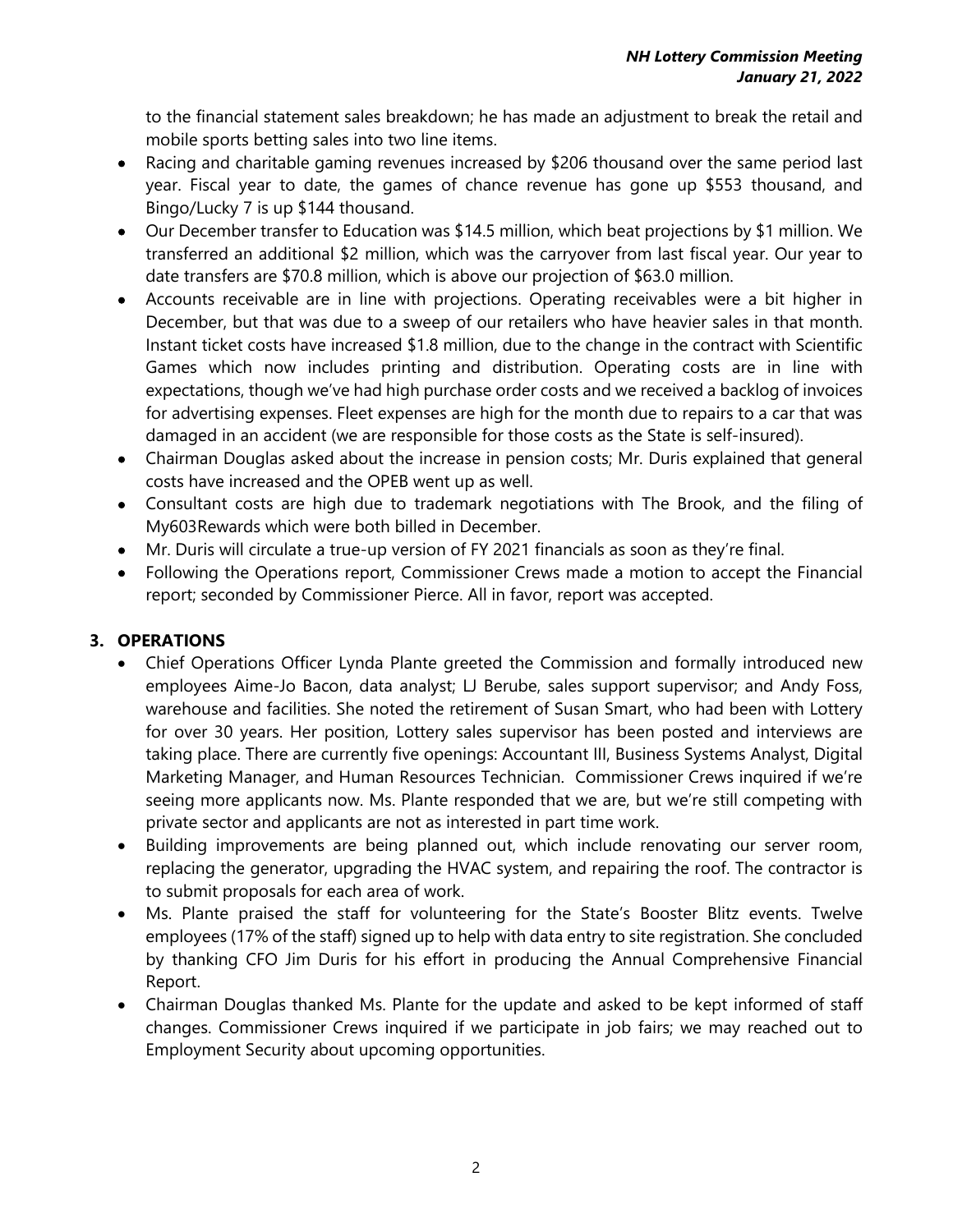## **4. SPORTS BETTING**

- Director of Sports Betting Danny Maloney noted that the handles for November and December were very similar; NFL and NBA plus NCAA were our major action. November was a record month with the State's share of revenue at \$2.9 million, which is our highest for a single month. In December, while the handle was also high, a lot of long shot parlays and favorites won, which reduced our hold by half for the month; our average for the two months was 5.7%. We are a little low in comparison to other states, but we have some VIP players that are skewing the numbers both in Retail in Mobile. We are expecting to end the year in 6-7% hold. Commissioner Crews asked if other states are capping wagers; Mr. Maloney responded that New Hampshire is an outlier for DraftKings as they are the sole vendor; but generally speaking, they let players wager what they want.
- Mr. Maloney is working with Marketing on a press release announcing our \$1 billion handle since launch. He added that we are about where we expect to be for the month, and year to date, we're doing well at \$10.7 million in revenue.
- Chairman Douglas inquired if we are taking action on the Olympics which starts in a few weeks. Mr. Conforti remarked that we are taking some; there is not a very large market for it. She asked about PGA's adoption of sports betting. Mr. Maloney added that the PGA is working on a system that allows bettors to follow a particular player throughout a day, play by play. Mr. Conforti added that DraftKings is moving to smaller and smaller markets (next drive result, next field goal) for betting options; the challenge is crunching the data fast enough using computer algorithms in tandem with human experts to keep ahead of the action.

## **5. SALES AND PRODUCT DEVELOPMENT**

- **a.** Chief Product and Program Officer Kelley-Jaye Cleland reported that December sales were great and January so far appears to be really strong as well.
	- iLottery activity in December was great, and we are ahead on all our KPIs for the month, 33% above previous month's net gaming revenue, and 1% above goal. In analyzing the engagement for the month, December saw 2,000 new auto-renewal players. Among autorenew customers, 47% had more than one subscription, and 8% had all three draw games. We're seeing that Gimme 5 is a companion game to the other draw games offered online. As a result, there is a slight dip at retail of 6% which we will address. First time depositors as increased in December thanks to the jackpot run; and many purchased auto-renews which shows more long-term interest than just the jackpot.
	- Fast Play has shown unbelievable performance in December, averaging \$900 thousand per week. Through December, fiscal year sales are over \$9 million, which is within 45% of sales for all of last fiscal year. The product development team has been working with Intralot to get new games to market, but there is frustration over the amount of time it takes to get games launched. In order to beat last year's sales, we need to maintain a 2% increase month over month.
	- Keno sales are analyzed regularly, and we've seen them go up, then go down week over week. Last year was an anomaly, so we really need to look back to the year before. Commissioner Crews inquired if we re-visit establishments that passed on having it to try to sign them up. Ms. Cleland responded that there had been no effort up until now, but our new Sales Manager Laurie Ridenour-Patterson will be exploring the liquor license list to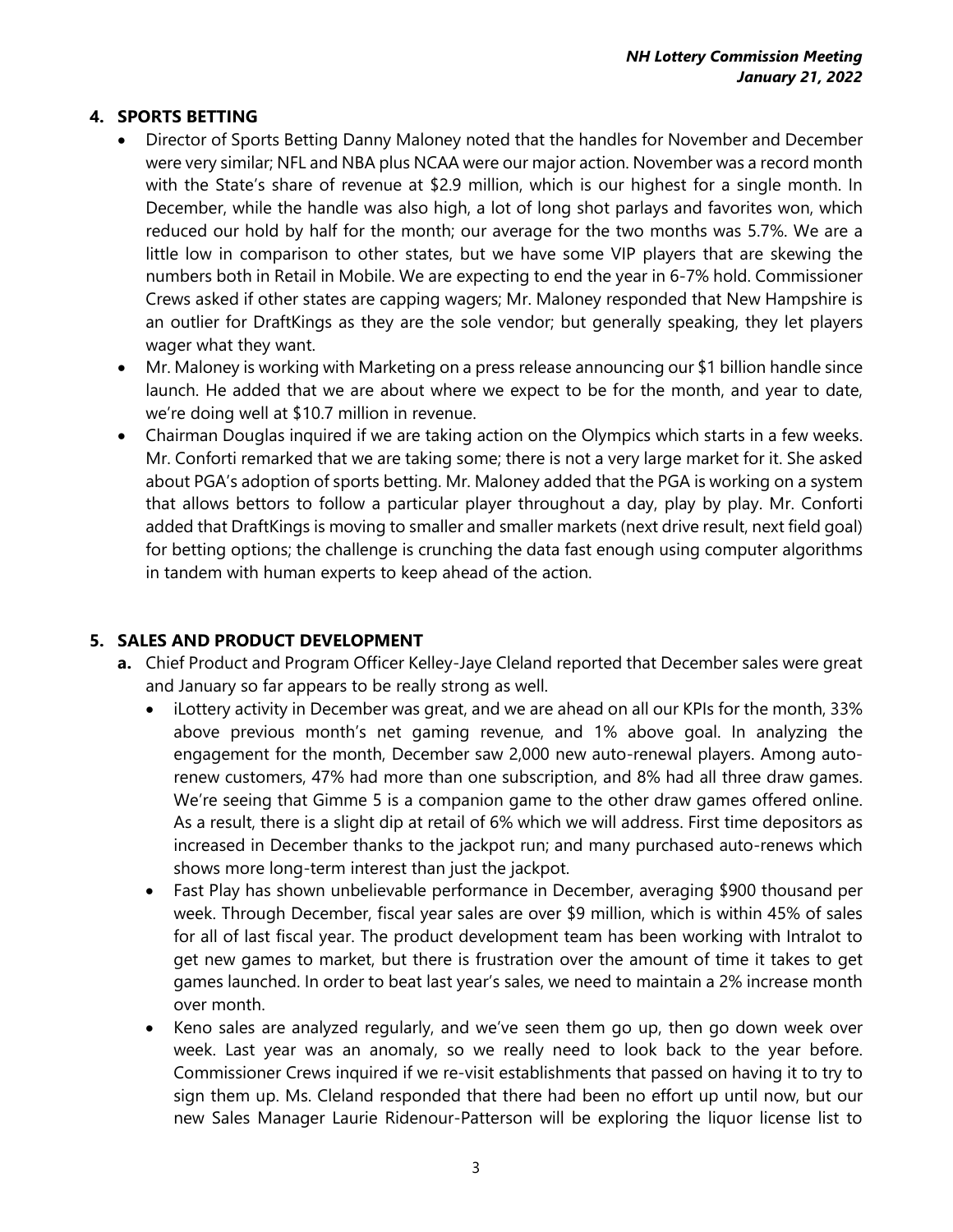identify potential retailers. Our stock of Keno MPs is limited to 250 units under our current contract; we periodically evaluate that retailers' sales justify the machines allocated to them.

- Ms. Cleland discussed challenges that the sales representatives are experiencing and witnessing out in the field. Retailers are having staffing shortages, and are also dealing with COVID-19 and callouts. Stores are closing early, and chains are sharing staff, so there is an unfamiliarity with the inventory needs as they go from store to store. An additional concern is the impact of the state's drug epidemic and how stores are hiring drug addicts just to stay staffed. The sales reps are having to spend more time per location doing the tasks that the managers generally do, but have been unable to do to these issues.
- **b.** Ms. Cleland provided an overview of upcoming projects:
	- Chairman Douglas reviewed the projects chart and inquired about the CGS, the Central Gaming System. Planned enhancements include Sports603, iCash, and others. These updates will require multiple vendors, so timing and roll-out are complicated.
	- The RFP for a Gaming Consultant has been drafted, and will be released shortly. It may encompass two phases: central gaming system and iLottery provider, as those two vendors' contracts are up at around the same time.
	- The Scientific Games initiatives that have been launched are getting positive feedback, but there is still work to do to ensure that the processes are in place and data is accurate as there have been some irregularities.
	- Keno is on the warrants in Deerfield, Hopkinton, and Conway; senior staff have been busy attending select board meetings in these communities to answer questions.

# **6. MARKETING**

- Maura McCann, Marketing Director, reiterated that we had a great December; we were able to get our messaging out despite the "clutter" on social media. Scratch ticket sales were strong, and we awarded over \$70 thousand in the Megabucks Jingle All the Way promotion. The Powerball jackpot run increased foot traffic at retail, and made it very convenient for new and repeat iLottery players to buy online.
- Social engagement, impressions, and first time depositors are up, and cost per acquisition decreased in December.
- The corporate campaign is fully executed and running; and the new Are You Game creative and \$25 scratch ticket POS are being finalized as well. Ms. McCann noted that sponsorship requests are starting to come in; notably New Hampshire International Motor Speedway, and the Fisher Cats. Commissioner Crews believes that if we participate again this year, performance (attendance) has to be negotiated into these deals.
- We had 8,400 new users sign up with DraftKings in December. The two year anniversary party had to be scaled back due to the resurgence of COVID-19, but we're looking forward to the Super Bowl and March Madness. Ms. McCann noted that DraftKings has been fantastic to work with, providing creative that can just be dropped into our campaigns.
- Ms. McCann directed the Commissioners to the comparison of New Hampshire to our Tri-State neighbors' jackpot run performance; we are consistently much higher due to our efforts to promote the jackpots. At the February Tri-State Lotto Commission meeting, changes to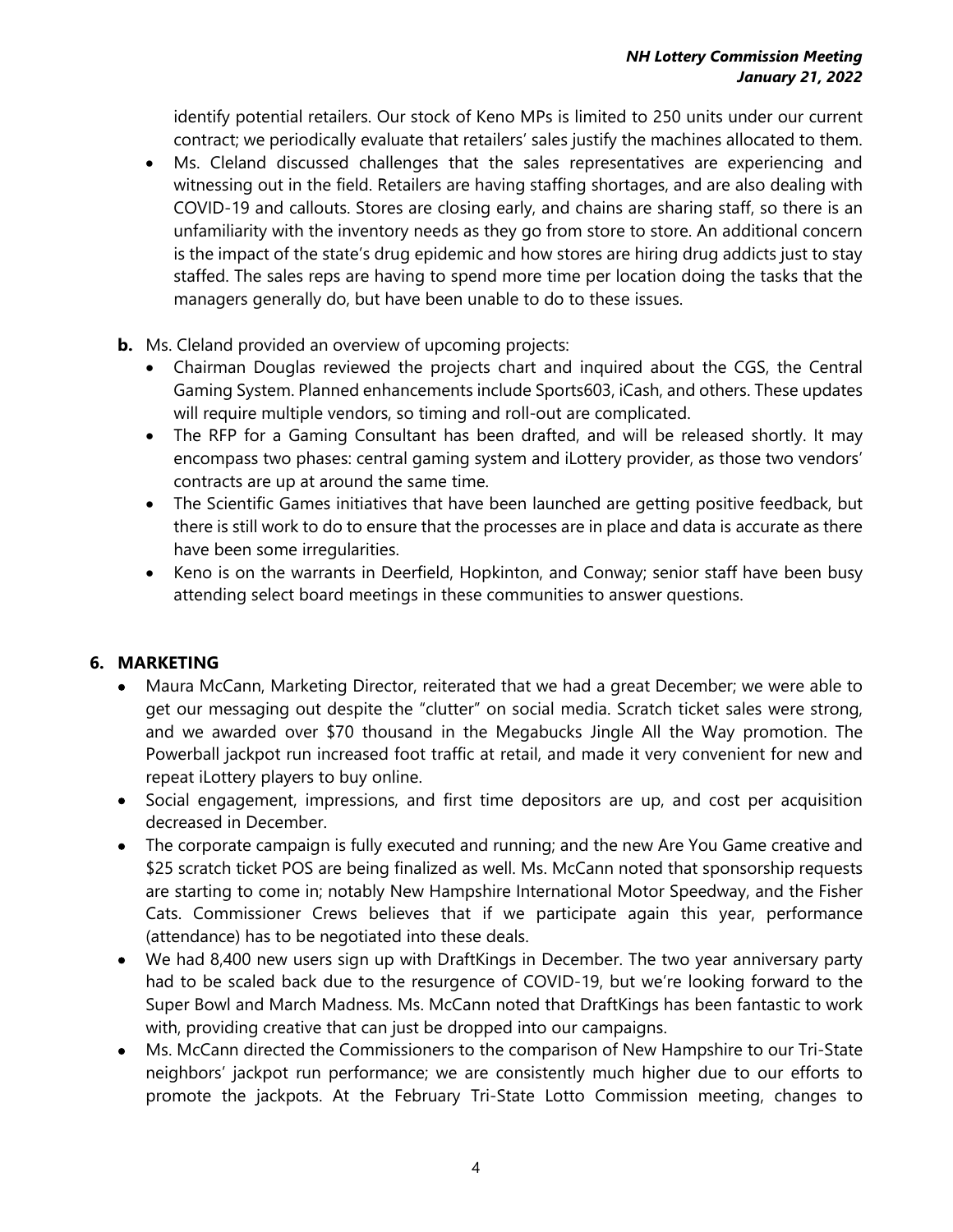Megabucks will be recommended. The spring meeting is being planned and vendors are being scheduled.

• The Are You Game creative was introduced by Jeff Newman of GYK Antler and the new ads were shown. He noted that the theme in the brand awareness was to create a high-energy, fun environment. These will be launching around February 10.

## **7. COMPLIANCE**

- Director of Licensing and Enforcement Valerie King announced to the Commission that all of Lottery's rules have been renumbered to Lot from the previous SWC and Pari prefixes. It was a five-year endeavor, with a lag in approval due to staffing challenges at OLS.
- Ms. King requested a motion to adopt Lot 8000, Historic Horse Racing Rules, which will go into effect midnight tomorrow. Commissioner Crews made the motion, and Commissioner Pierce seconded; all in favor, motion passed. Ms. King reported that Lottery will host a call with the operators to answer questions about the application process. Commissioner Crews praised the team for their perseverance and patience working with the stakeholders through this extremely long and emotional process. Chief Compliance Officer John Conforti commended Ms. King, whom he acknowledged carried out the majority of the work. Chairman Douglas asked if the HHR applications were ready to post, and Ms. King replied that the personal finance sections were released, but there are location and equipment testing requirements that will follow now that the rules have been approved.
- Mr. Conforti turned to the Licensing and Enforcement progress report, noting that several personnel were out sick at the end of the December which is Licensing's busiest period. He praised the staff for working through it and getting the licenses issued: there are over 4,400 licenses processed at the end of the calendar year by a staff of only four people.
- The Auditing unit, which has evolved over the last few years, changed their process to checking in with the rooms much more frequently in smaller audits, rather than only visiting every few years in a big event. This cadence is effective and they have built good relationships with the game room operators. He continued that there are over 500 audit touchpoints that are reviewed throughout a full cycle. Bingo and Lucky 7 operators have been visited at a slower rate, due largely to COVID-19 impact on the rooms' scaled back schedules. Ms. King added that a complete review of internal controls is now emphasized prior to issuing a license.
- Commissioner Crews asked how we decide which locations to review. Mr. Conforti responded that it is dependent on the scale; games of chance has the most risk, and we can work more closely with a smaller pool of operators. Ms. King also noted that the charities have large turnover, and there is no professional structure around Bingo because those games are run by volunteers. She added that sports betting and lottery/retail cashing is included in the auditors' purview.
- The Enforcement investigators also are very busy; they have made over 1,100 inspections and issued a 51 written warnings and eighteen administrative actions. All but two have been resolved, which may be go to appeal. We have hired a hearings officer, whose services we share with Department of Safety. He commended Josh Santos and the Enforcement unit on a meticulous investigation of an operator last fall: the facility surrendered their license as a staff member was participating in gaming activities, which is a violation.